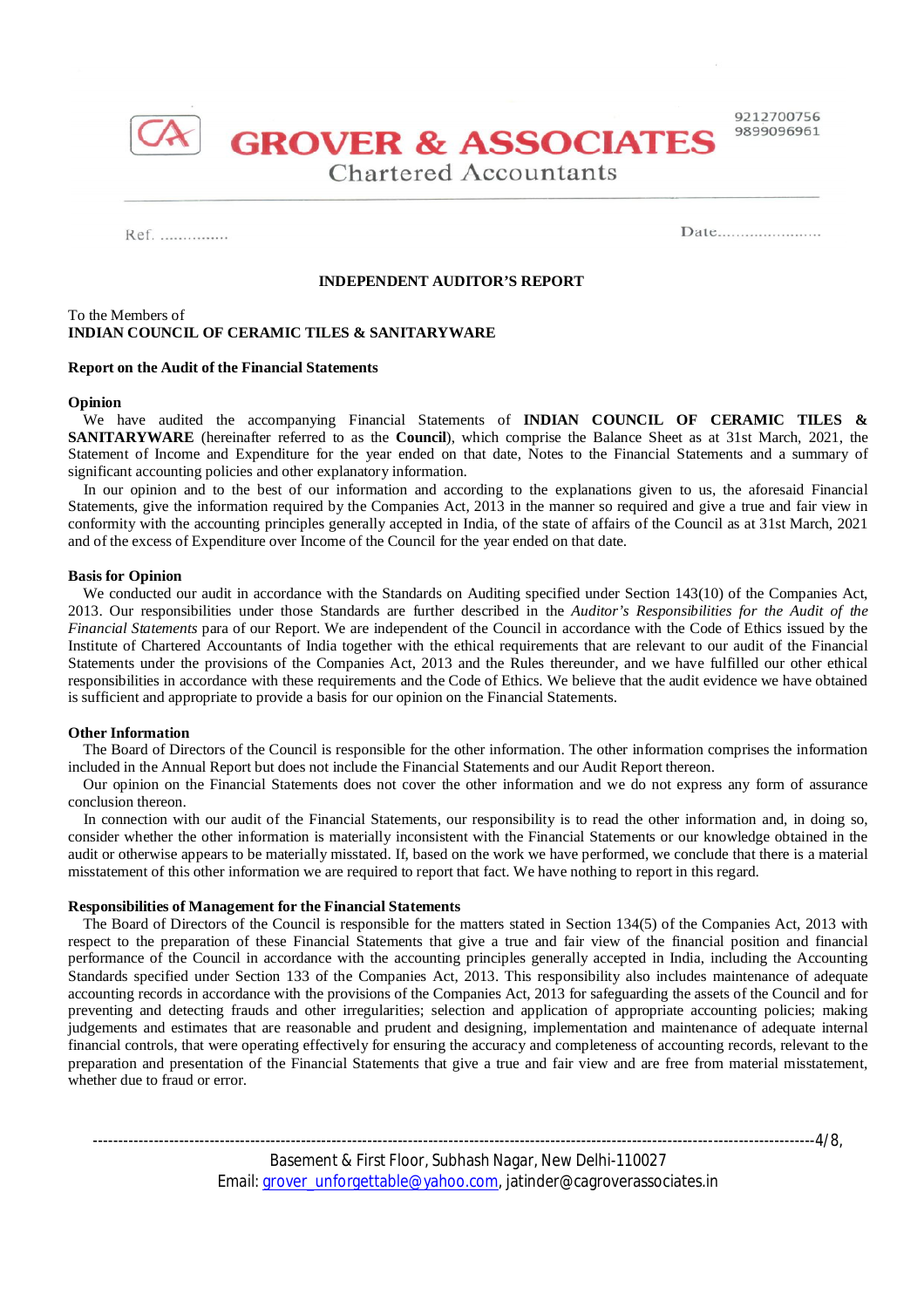

**GROVER & ASSOCIATES Chartered Accountants** 

Ref. ...............

 $Date$ <sub>1</sub>

 In preparing the Financial Statements, the management is responsible for assessing the ability of the Council to continue as a going concern, disclosing, as applicable, matters related to going concern and using the going concern basis of accounting unless the management either intends to liquidate the Council or to cease operations, or has no realistic alternative but to do so.

### The Board of Directors is also responsible for overseeing the financial reporting process of the Council. **Auditor's Responsibilities for the Audit of the Financial Statements**

 Our objectives are to obtain reasonable assurance about whether the Financial Statements as a whole are free from material misstatement, whether due to fraud or error, and to issue an Audit Report that includes our opinion. Reasonable assurance is a high level of assurance, but is not a guarantee that an audit conducted in accordance with Standards on Auditing will always detect a

material misstatement when it exists. Misstatements can arise from fraud or error and are considered material if, individually or in the aggregate, they could reasonably be expected to influence the economic decisions of users taken on the basis of these Financial Statements.

 As part of an audit in accordance with Standards on Auditing, we exercise professional judgment and maintain professional skepticism throughout the audit. We also;

- a. identify and assess the risks of material misstatement of the Financial Statements, whether due to fraud or error, design and perform audit procedures responsive to those risks, and obtain audit evidence that is sufficient and appropriate to provide a basis for our opinion. The risk of not detecting a material misstatement resulting from fraud is higher than for one resulting from error, as fraud may involve collusion, forgery, intentional omissions, misrepresentations or the override of internal control;
- b. obtain an understanding of internal control relevant to the audit in order to design audit procedures that are appropriate in the circumstances. Pursuant to Section 143(3)(i) of the Companies Act, 2013, we are also responsible for expressing our opinion on whether the Council has adequate internal financial controls system in place and the operating effectiveness of such controls;
- c. evaluate the appropriateness of accounting policies used and the reasonableness of accounting estimates and related disclosures made by management;
- d. conclude on the appropriateness of use of the going concern basis of accounting used by management and, based on the audit evidence obtained, whether a material uncertainty exists related to events or conditions that may cast significant doubt on the ability of Council to continue as a going concern. If we conclude that a material uncertainty exists, we are required to draw attention in our Audit Report to the related disclosures in the Financial Statements or, if such disclosures are inadequate, to modify our opinion. Our conclusions are based on the audit evidence obtained up to the date of our Audit Report. However, future events or conditions may cause the Council to cease to continue as a going concern; and
- e. evaluate the overall presentation, structure and content of the Financial Statements, including the disclosures, and whether the Financial Statements represent the underlying transactions and events in a manner that achieves fair presentation.

 We communicate with those charged with governance regarding, among other matters, the planned scope and timing of the audit and significant audit findings, including any significant deficiencies in internal control that we identify during our audit.

We also provide those charged with governance with a statement that we have complied with relevant ethical requirements regarding independence, and to communicate with them all relationships and other matters that may reasonably be thought to bear on our independence, and where applicable, related safeguards. From the matters communicated with those charged with governance, we determine those matters that were of most significance in the audit of the Financial Statements of the current period and are therefore the key audit matters. We describe these matters in our Audit Report unless law or regulation precludes public disclosure about the matter or when, in extremely rare circumstances, we determine that a matter should not be communicated in our Report because the adverse consequences of doing so would reasonably be expected to outweigh the public interest benefits of such communication.

# **Report on Other Legal and Regulatory Requirements**

 In our opinion, provisions of the Companies (Auditors' Report) Order, 2016 issued by the Central Government in terms of Section 143(11) of the Companies Act, 2013 are not applicable as the Council is covered under Clause 2(iii) of Para 1 of the said Order.

As required by Section 143(3) of the Companies Act, 2013 we report that:

-------------------4/8,

Basement & First Floor, Subhash Nagar, New Delhi-110027 Email: grover\_unforgettable@yahoo.com, jatinder@cagroverassociates.in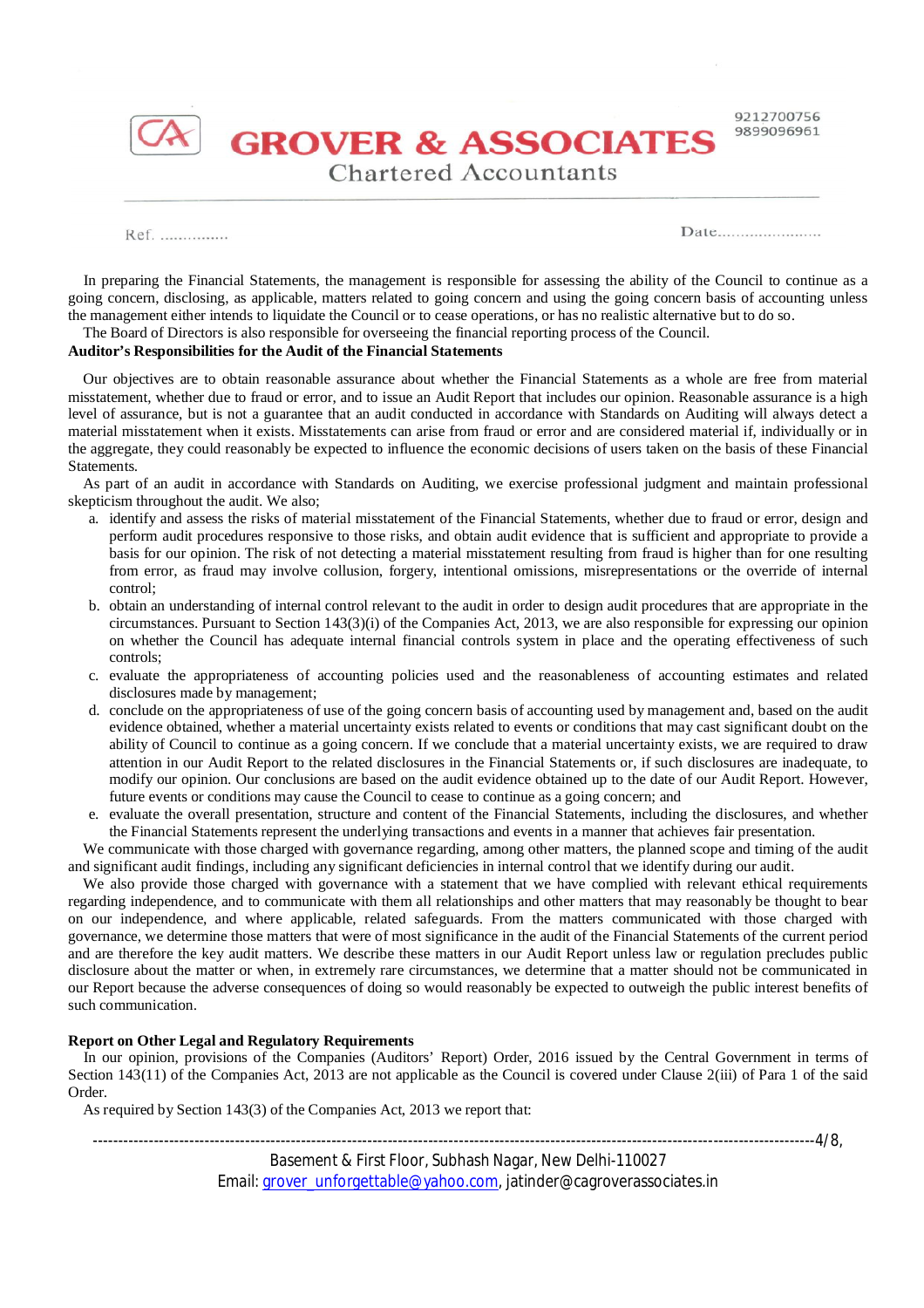

**GROVER & ASSOCIATES Chartered Accountants** 

Ref. ...............

 $Date$ <sub>1</sub>

- a. we have sought and obtained all the information and explanations which to the best of our knowledge and belief were necessary for the purposes of our audit;
- b. in our opinion proper books of accounts as required by law have been kept by the Council so far as it appears from our examination of those books;
- c. the Balance Sheet and the Statement of Income and Expenditure dealt with by this Report are in agreement with the books of accounts;
- d. in our opinion, the aforesaid Financial Statements comply with the Accounting Standards specified under Section 133 of the Companies Act, 2013, read with Rule 7 of the Companies (Accounts) Rules, 2014;
- e. on the basis of written representations received from Directors and taken on record by the Board of Directors, none of the Directors of the Council, is disqualified as on 31st March, 2021, from being appointed as a Director in terms of Section 164(2) of the Companies Act, 2013;
- f. with respect to the adequacy of the internal financial controls over financial reporting of the Council with reference to these Financial Statements and the operating effectiveness of such controls, refer our separate report in Annexure; and
- g. with respect to the other matters to be included in the Auditor's Report in accordance with the Rule 11 of the Companies (Audit and Auditors) Rules, 2014, in our opinion and to the best of information and according to the explanations given to us:
	- i. there are no pending litigations which would have any significant impact on the financial position in the aforesaid Financial Statements of the Council;
	- ii. the Council did not have any long term contracts including derivative contracts for which there were any material foreseeable losses during the year ended 31st March, 2021; and
	- iii. there were no amounts required to be transferred to the Investor Education and Protection Fund by the Council during the year ended 31st March, 2021.
	- iv. Based on our Audit Procedures considered reasonable and appropriate in the circumstances, nothing has come to our notice that has caused us to believe that the representations given below contain any material mis-statement:
		- A. no funds have been advanced or loaned or invested by the council to or in any other person(s) or entity(ies), including foreign entities ("Intermediaries"), with the understanding, whether recorded in writing or otherwise, that the Intermediary shall, whether, directly or indirectly lend or invest in other persons or entities identified in any manner whatsoever by or on behalf of the company ("Ultimate Beneficiaries") or provide any guarantee, security or the like on behalf of the Ultimate Beneficiaries.
		- B. No funds have been received by the company from any person(s) or entity(ies), including foreign entities ("Funding Parties"), with the understanding, whether recorded in writing or otherwise, that the company shall, whether, directly or indirectly, lend or invest in other persons or entities identified in any manner whatsoever by or on behalf of the Funding Party ("Ultimate Beneficiaries") or provide any guarantee, security or the like on behalf of the Ultimate Beneficiaries; and
	- v. The Council is registered under Section 8 of the Companies Act, 2013, hence declaration and distribution of dividend is not applicable.

**For GROVER & ASSOCIATES (Chartered Accountants)**

> **Jatinder Grover (Partner) Membership No. 095644 Registration No. 023325N**

**Date: 31st Day of August, 2021 Place: New Delhi UDIN: 21095644AAAAGO1812**

----------------------------------------------------------------------------------------------------------------------------------------------4/8,

Basement & First Floor, Subhash Nagar, New Delhi-110027 Email: grover\_unforgettable@yahoo.com, jatinder@cagroverassociates.in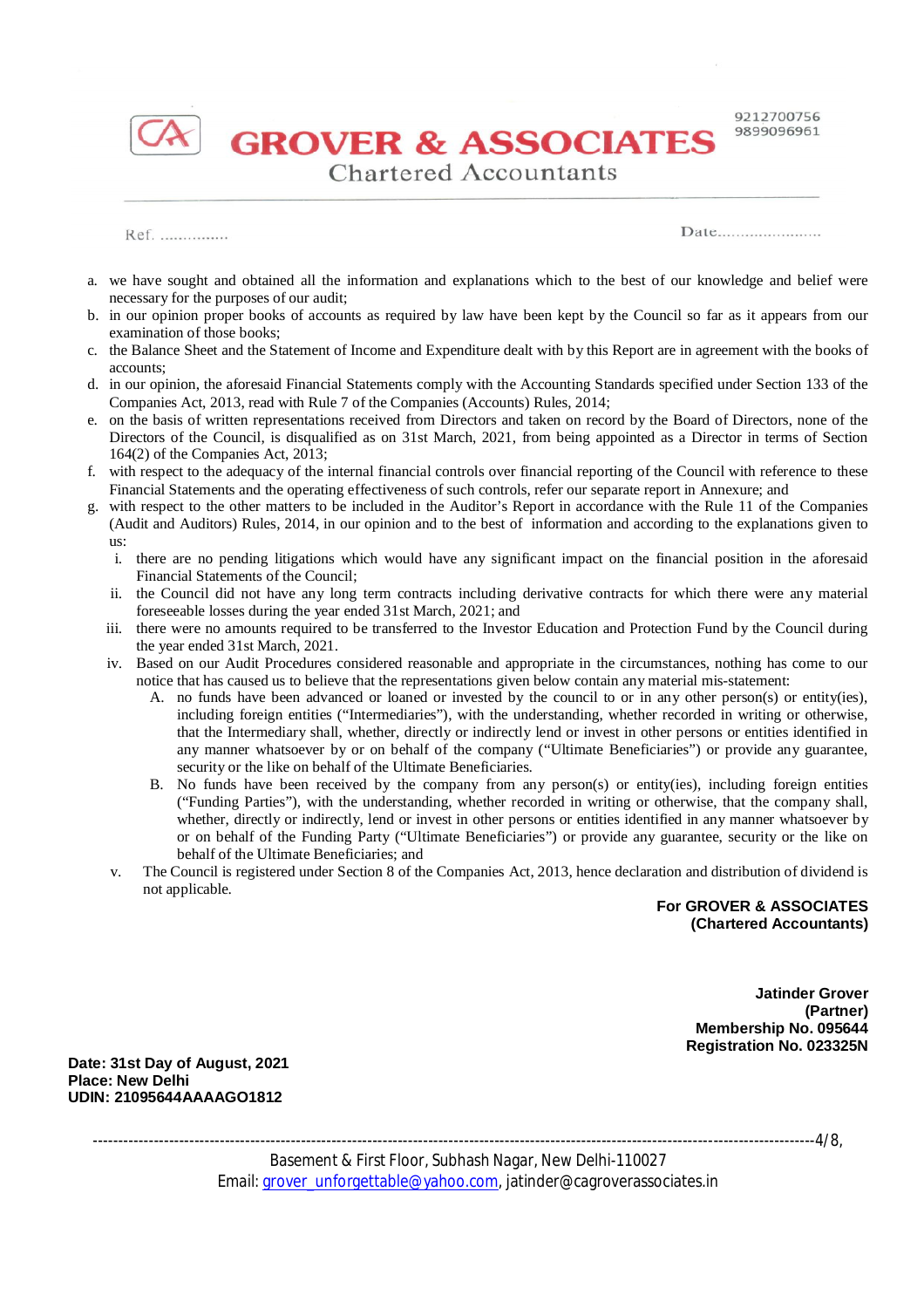

**GROVER & ASSOCIATES Chartered Accountants** 

Ref. ...............

Date.........................

# **ANNEXURE TO THE AUDITORS' REPORT ON THE INTERNAL FINANCIAL CONTROLS UNDER SECTION 143(3)(i) OF THE COMPANIES ACT, 2013**

(Referred to in paragraph (f) under 'Report on Other Legal and Regulatory Requirements' of our report of even date on the Financial Statements of **INDIAN COUNCIL OF CERAMIC TILES & SANITARYWARE** as at and for the year ended 31st March, 2021)

### **Report on the Financial Statements**

1. We have audited the Internal Financial Controls over financial reporting of **INDIAN COUNCIL OF CERAMIC TILES & SANITARYWARE** (the Council) as at 31st March 2021, in conjunction with our audit of the Financial Statements of the Council for the year ended on that date.

### **Management's Responsibility for Internal Financial Controls**

2. The Management of the Council is responsible for establishing and maintaining internal financial controls based on the Internal Financial Controls over financial reporting criteria established by the Council considering the essential components of internal financial controls stated in the Guidance Note on Audit of Internal Financial Controls over Financial Reporting (the 'Guidance Note') issued by the Institute of Chartered Accountants of India ('ICAI'). These responsibilities include the design, implementation and maintenance of adequate internal financial controls that were operating effectively for ensuring the orderly and efficient conduct of the Council's activities, including adherence to Council's policies, the safeguarding of its assets, the prevention and detection of frauds and errors, the accuracy and completeness of the accounting records and the timely preparation of reliable financial information, as required under the Companies Act, 2013.

#### **Auditors' Responsibility**

- 3. Our responsibility is to express an opinion on the Council's Internal Financial Controls over financial reporting based on our audit. We conducted our audit in accordance with the Standards of Auditing ('Standards') issued by the ICAI and deemed to be prescribed under Section 143(10) of the Companies Act, 2013, to the extent applicable to an audit of Internal Financial Controls over financial reporting and the Guidance Note issued by the ICAI. Those Standards and the Guidance Note require that we comply with ethical requirements and plan and perform the audit to obtain reasonable assurance about whether adequate Internal Financial Controls over financial reporting were established and maintained and if such controls operated effectively in all material respects.
- 4. Our audit involves performing procedures to obtain audit evidence about the adequacy of the Internal Financial Controls System over financial reporting and their operating effectiveness. Our audit of Internal Financial Controls over financial reporting included obtaining an understanding of Internal Financial Controls over financial reporting, assessing the risk that a material weakness exists, and testing and evaluating the design and operating effectiveness of internal control based on the assessed risk. The procedures selected depend on the auditor's judgement, including the assessment of the risks of material misstatement of the financial statements, whether due to fraud or error.
- 5. We believe that the audit evidence we have obtained is sufficient and appropriate to provide a basis for our audit opinion on the Council's Internal Financial Controls System over financial reporting.

## **Meaning of Internal Financial Controls over Financial Reporting**

6. Internal Financial Controls over financial reporting is a process designed to provide reasonable assurance regarding the reliability of financial reporting and the preparation of financial statement for external purposes in accordance with generally accepted accounting principles.

----------------------------------------------------------------------------------------------------------------------------------------------4/8, Basement & First Floor, Subhash Nagar, New Delhi-110027 Email: *grover\_unforgettable@yahoo.com, jatinder@cagroverassociates.in*